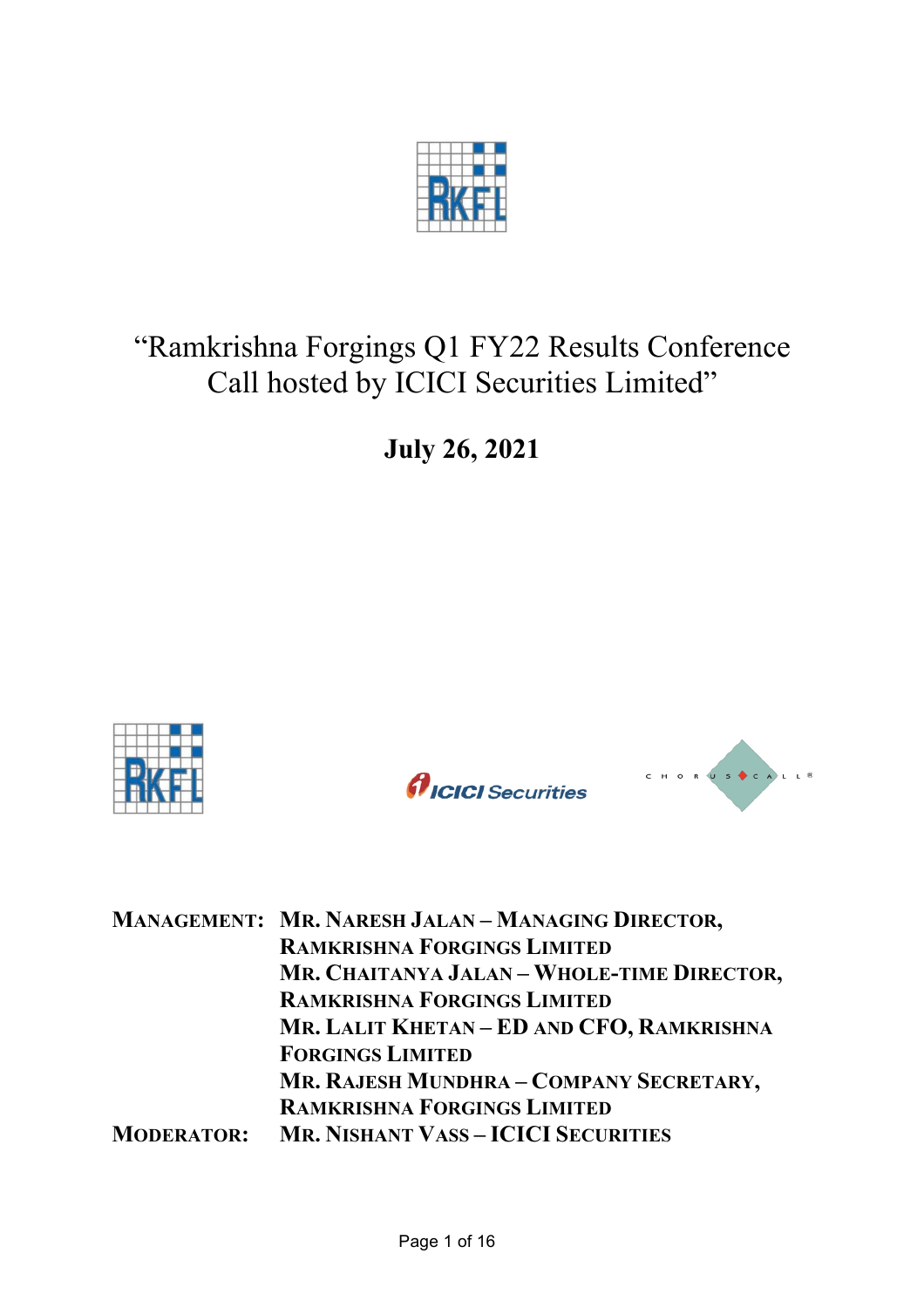



**Moderator:** Ladies and gentlemen, Good Day and welcome to the Ramkrishna Forgings Q1 FY22 Results Conference Call hosted by ICICI Securities Limited. As a reminder, all participant lines will be in the listen-only mode and there will be an opportunity for you to ask questions after the presentation concludes. Should you need assistance during the conference call, please signal an operator by pressing '\*' and then '0' on your touchtone phone. Please note that this conference is being recorded. I now hand the conference over to Mr. Nishant Vass from ICICI Securities. Thank you and over to you, sir.

- **Nishant Vass**: Thanks Lisa. Good day everyone and thanks for joining us today for the Ramkrishna Forgings Conference Call. The management is represented by Mr. Naresh Jalan – Managing Director, Mr. Chaitanya Jalan – Whole Time Director, Mr. Lalit Khetan – ED and CFO and Mr. Rajesh Mundhra – Company Secretary. Now I would like to hand over the call to Mr. Lalit Khetan for his initial opening remarks. Over to you, sir.
- **Lalit Khetan**: Thank you Nishant. Good evening and thank you everyone for joining our Q1 FY22 Earnings Call. We hope all of you and your loved ones are keeping well in these tough time. I have with me Mr. Naresh Jalan our Managing Director, Mr. Chaitanya Jalan – Executive Director and Mr. Rajesh Mundhra – Company Secretary. I hope you have been able to go through the result update presentation we have uploaded on the stock exchanges.

I will just give a brief of this on the industry right now. The Indian government PLI scheme for automotive sector with an outlay of Rs. 57,042 crores is expected to spur manufacturing and growth for the whole sector. Scheme still awaits approval from the cabinet, but as per report incentive rate may range from 2% to 12% of the incremental sales/revenue depending on the product category and sub scheme.

RKFL stands to qualify under the automotive champion scheme considering we meet all the suggestive criteria set out for the component makers that is more than 100 crores from the overseas operations at least Rs. 500 crores for overall revenue and global investment of minimum Rs. 150 crores. Once the final scheme is approved we will evaluate the same and share our plan to capitalize on this opportunity. Demand and consumption in the domestic auto sector remains subdued during the quarter. However, from the later part of June 2021 normalization of economic activity restarted and we accept a strong demand in the domestic market in Q2 FY22.

On export fronts as per the latest data provided by the SIAM total vehicle export during the April to June quarter of the current financial year stood at 14,19,430 units compared to 4,36,500 units in the same period in 2020-21. Commercial exports during the first quarter stood at 16,006 units as compared to 3,870 units in the April, June period of the last year. Globally markets are showing signs of resurgence European truck market is continuing to recover with new restrictions expected to rebound by 18% this year after 27% plunge in 2020.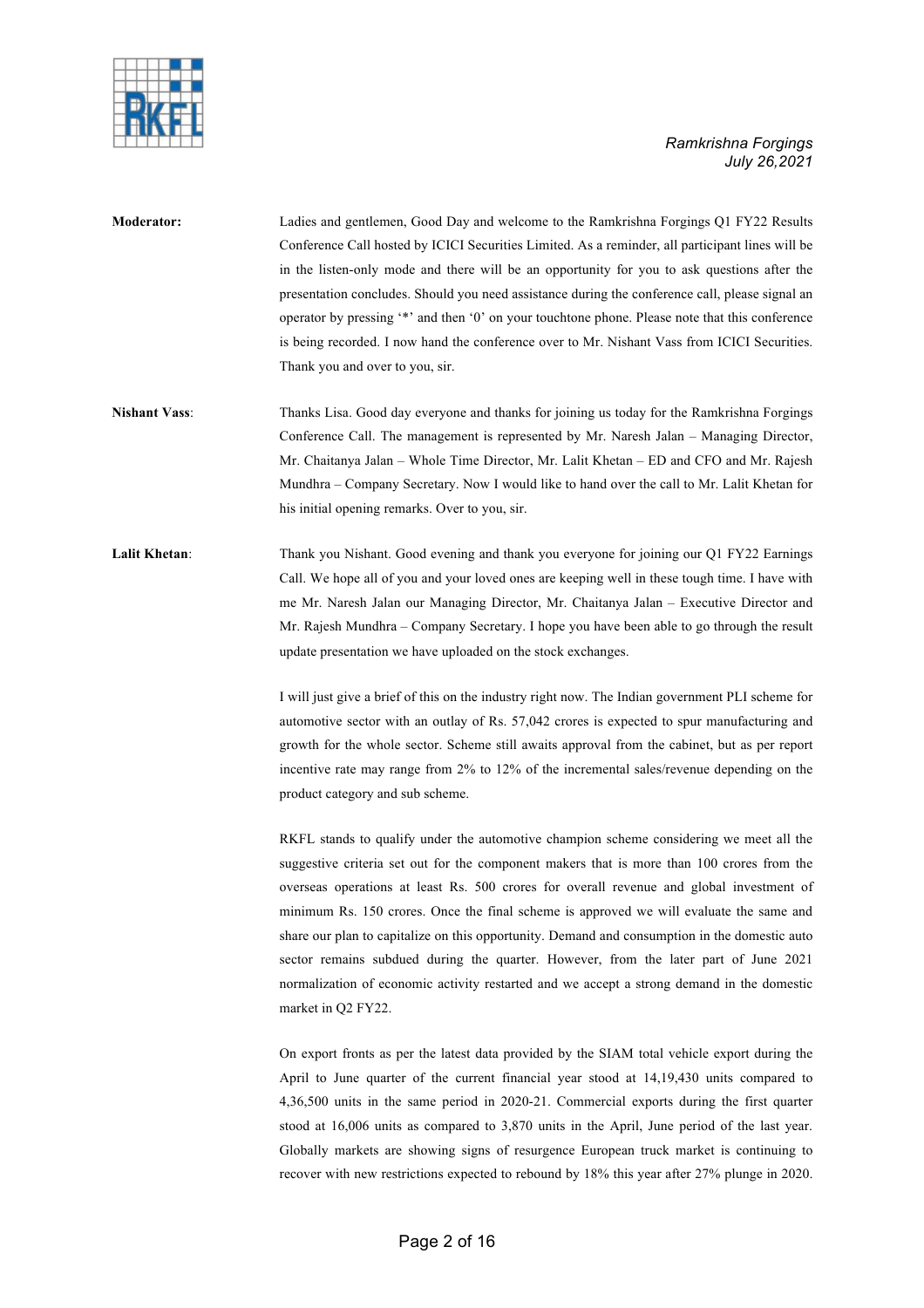

Supplier side delays following disruptions and shortages will slow the upward trend, but order book suggest the recovery will last into 2022 full calendar year 2022.

Additionally, US new light vehicle sales grew by 30% and 5% respectively compared to the same period in 2020. In view of above we are confident of achieving good sustainable growth in near future in terms of top line in domestic as well as export markets and further improvement in overall operating margins on account of new order wins on existing as well as new customers and development of new products from existing customers. We have presented all the information on financial performance for Q1 FY22 in the investor presentation uploaded by the company.

Before starting question and answer session I would like to request participants to not raise any customer specific queries during the call and we will now open the floor for questions and answers.

**Moderator**: Thank you. Ladies and gentlemen we will now begin with the question-and-answer session. The first question is from the line of Dipen from DS Investments. Please go ahead.

**Dipen:** I had a slightly more macro questions could you give us some further insights into how do you see the commercial vehicle market in India and also in the export market planning out over the next two to three quarters and specifically you made a comment that your order book suggest that a calendar 22 should be a good year if you could throw some more color on what exactly do you mean by that and if at all you can provide some numbers in terms of order book that will be great?

**Naresh Jalan**: I think regarding domestic market like Lalit explained in his opening comments that post opening from mid-June onwards we are seeing lot of traction in the market, and we are extremely confident that commercial vehicle as a whole industry should do well in second quarter and going forward in third quarter there is a festive season. So, we expect this whole year rest of 9 months for commercial vehicle in India to do extremely well. In terms of export market we are seeing lot of resurgence in terms of Europe and as well as the market in US is extremely bullish going into FY22 also and in terms of giving an absolute number of my order book I do not think that is possible because it keeps on fluctuating month-on-month so I cannot give any number to the order book, but we are extremely confident of doing well with the current scenario whatever we see that the whole year is going to plan out extremely well for us.

**Dipen:** If I understand from the investor update which we have given that our overall capacity will be about approximately 1,80,000 tons so if I have to just and in the first quarter currently what would be the capacity utilization is it around 70% or so and by when do we expect to reach the full capacity and can we go more than 100% utilization I am slightly new to the sector so not very much aware about that, but what is the maximum capacity utilization level which we can achieve and by when do you think we should be achieving that?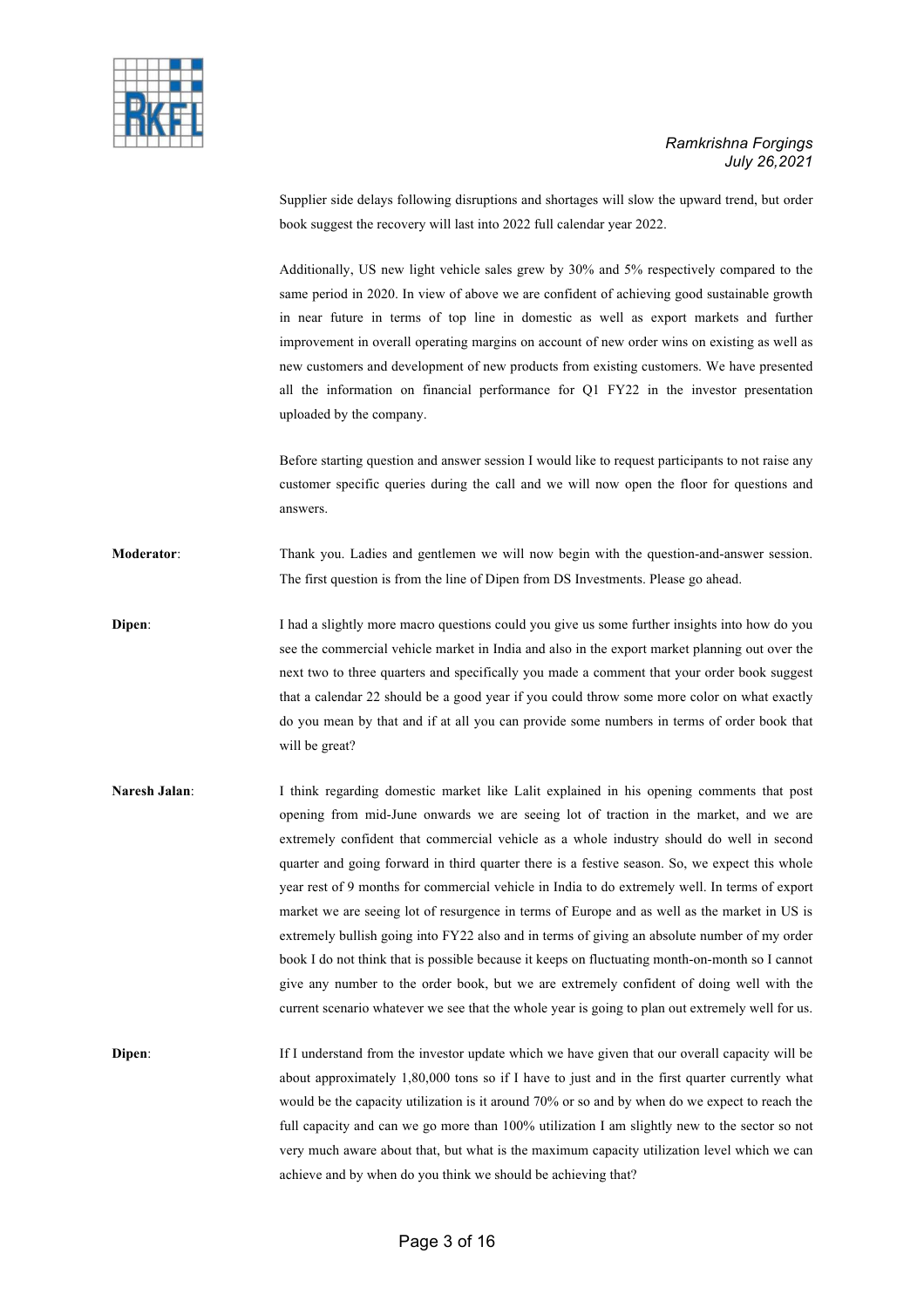

| Naresh Jalan:         | I think in first quarter we had a utilization of close to around 80%. We never turned down our<br>production levels and we kept on producing in spite the industry was not observing all things<br>we build up the inventory looking into the pent-up demand going into future and in terms of<br>utilization going forward in terms of capacity I think as you are aware that we have added<br>capacity in this quarter and going forward we feel by fourth quarter of this year we should be<br>looking at close to around 90% utilization of the installed capacity. |
|-----------------------|-------------------------------------------------------------------------------------------------------------------------------------------------------------------------------------------------------------------------------------------------------------------------------------------------------------------------------------------------------------------------------------------------------------------------------------------------------------------------------------------------------------------------------------------------------------------------|
| Dipen:                | So, is it 90% of 1,80,000 tons approximately that much?                                                                                                                                                                                                                                                                                                                                                                                                                                                                                                                 |
| Naresh Jalan:         | 1,87,000 is a full year annual capacity, but for a quarter I think it is divided by 4 and 90%<br>should be my utilization going into fourth quarter.                                                                                                                                                                                                                                                                                                                                                                                                                    |
| Dipen:                | Any further impact which we expect out of the raw material increases and if at all we can give<br>us some guidance about how should we look at the operating margins the EBITDA margins<br>going ahead?                                                                                                                                                                                                                                                                                                                                                                 |
| Naresh Jalan:         | No in terms of raw material increases it is not in our control it is absolutely steel it is decided<br>by the steel mill and the international steel pricing. So, we cannot predict what is going to<br>happen going forward, but in terms of policy we have a pass on policy with our OEMs with a<br>one month lag. So, we are able to pass on most of our price increases of steel till now and we<br>expect to do it in future also.                                                                                                                                 |
| Dipen:                | So, we have achieved our highest EBITDA margins in the current quarter so should we expect<br>in the next year going ahead we should be achieving somewhat similar margins if at all not the<br>exact number?                                                                                                                                                                                                                                                                                                                                                           |
| Naresh Jalan:         | We tend to remain at this levels going forward we expect our margins to remain stable and our<br>outlook is extremely bullish.                                                                                                                                                                                                                                                                                                                                                                                                                                          |
| <b>Moderator:</b>     | Thank you. The next question is from the line of Abhishek Jain from Dolat Capital. Please go<br>ahead.                                                                                                                                                                                                                                                                                                                                                                                                                                                                  |
| <b>Abhishek Jain:</b> | There is a sharp improvement in the gross margin in this quarter, is there any one off like<br>related with past quarter under recovery as RM impact was passed on in first quarter with 5%<br>jump in domestic realization?                                                                                                                                                                                                                                                                                                                                            |
| Naresh Jalan:         | Abhishek there is no one off item in the income statement and it is a consistent revenue and<br>consistent cost. It is only there is an improvement in per ton realization and which is going to<br>continue I think this level is going to continue going forward.                                                                                                                                                                                                                                                                                                     |
| <b>Abhishek Jain:</b> | But in the last quarter you had mentioned that there was under recovery in the export<br>realization and that will be pass on from this quarter only?                                                                                                                                                                                                                                                                                                                                                                                                                   |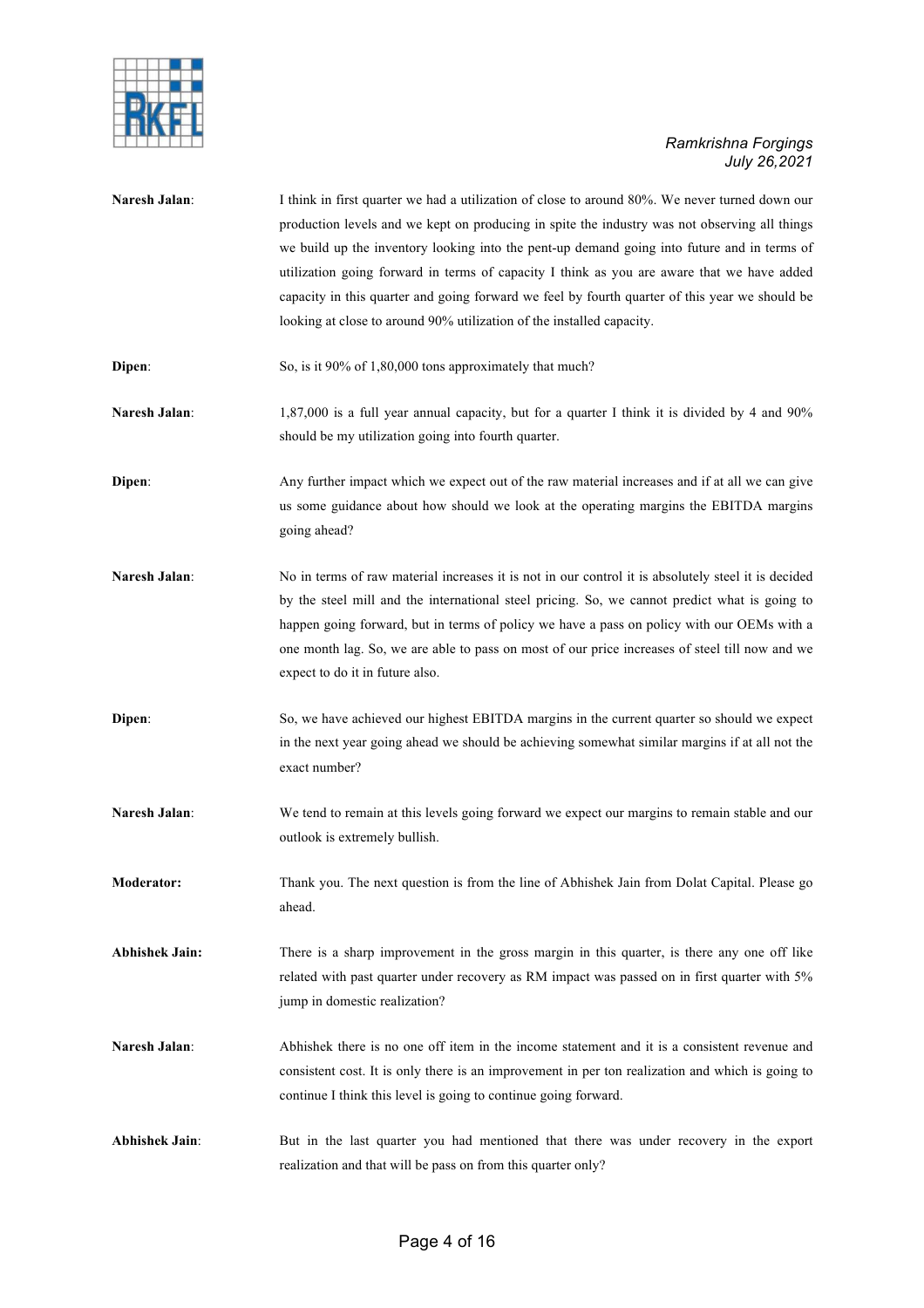

| Naresh Jalan:         | That is materialized that is not the problem that is materialized.                                                                                                                                                                                                                                                                                                                                                                            |
|-----------------------|-----------------------------------------------------------------------------------------------------------------------------------------------------------------------------------------------------------------------------------------------------------------------------------------------------------------------------------------------------------------------------------------------------------------------------------------------|
| <b>Abhishek Jain:</b> | So, what would be the sustainable gross margin in the coming quarter will it be a sustainable at<br>their numbers or there would not be any price fluctuations?                                                                                                                                                                                                                                                                               |
| Naresh Jalan:         | See on the price fluctuations it depends because we cannot comment on the price fluctuation,<br>but whatever will be price fluctuation that is going to be pass through the customer and it is a<br>matter of time lag so one lag this is a general time lag and on the margin side we are looking at<br>right now what margins we have achieved we would like to achieve margins in this range only<br>going forward.                        |
| <b>Abhishek Jain:</b> | There is a sharp jump in the employee expenses during this quarter, so is it because of the<br>capacity additions or is it because of the hikes in the salaries?                                                                                                                                                                                                                                                                              |
| Lalit Khetan:         | It is a combination of that there is some hike in the salary and certainty we have paid back the<br>employees what we have disrupted in earlier years that also we have paid in this quarter. So,<br>this is on account of that, and we have paid our incentives to our employee also. So, that is<br>why there is hike and next quarter you will see the normalized salary.                                                                  |
| <b>Abhishek Jain:</b> | And in first quarter revenue from the Europe has shown a strong improvement, can you throw<br>some light on it have you done any new business or what is the reason?                                                                                                                                                                                                                                                                          |
| Naresh Jalan:         | I could not got your question Abhishek can you repeat it.                                                                                                                                                                                                                                                                                                                                                                                     |
| <b>Abhishek Jain:</b> | So, revenue from the Europe region has gone up significantly in the first quarter can you throw<br>some light on it?                                                                                                                                                                                                                                                                                                                          |
| Naresh Jalan:         | Abhishek I think we have already expressed in last several calls that we have won large<br>businesses from Europe, and it is now this has started coming into our income statement and it<br>is going to continue to grow. Europe is going to be significant contributor in top line going<br>forward this is only some highlights which has come into this quarter, but this is on a<br>continued basis Europe is going to continue to grow. |
| <b>Abhishek Jain:</b> | So, what is your revenue target from the Europe in FY22?                                                                                                                                                                                                                                                                                                                                                                                      |
| Naresh Jalan:         | No, we do not have any guidance in terms of FY22 basically our intent is that in export side<br>Europe is going to be a substantial portion earlier only our substantial portion of contribution<br>from exports was coming from North America, but now Europe is going to become a<br>substantial part in our income statement.                                                                                                              |
| <b>Abhishek Jain:</b> | Sir as a total capacity for Press Line has gone up to the $1,07,200$ tons after adding the new<br>Press Line of the 7,000 tons, so total capacity addition in first quarter stood at 24,650 is it for<br>the 60,300T Press Line or 12,500T Press Line?                                                                                                                                                                                        |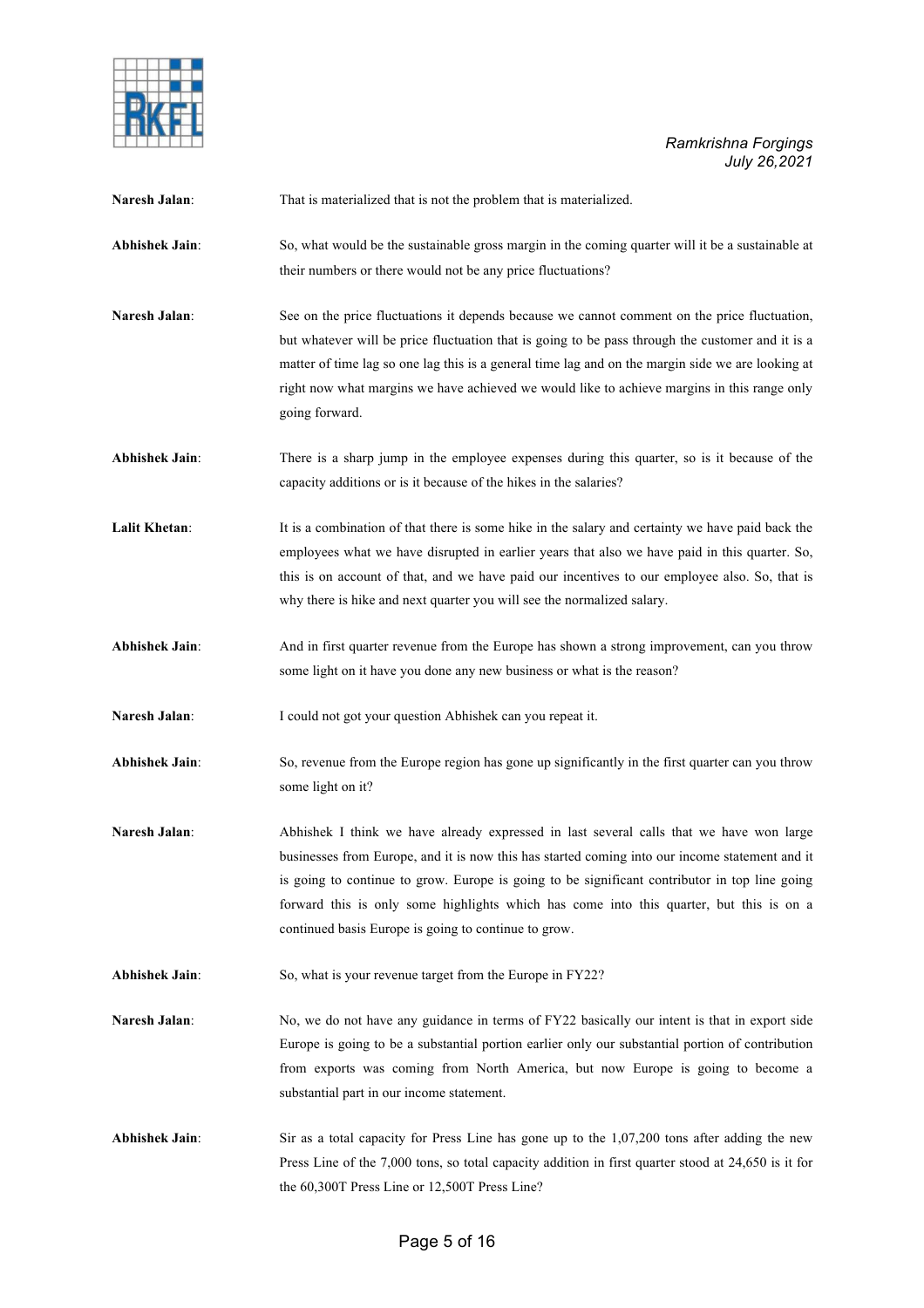

Lalit Khetan: We have added hollow spindle line last year in December so 10,200 ton was for that account, but we have value for only one quarter that is why in the result we have seen it 2,550, but it was 10,200 added last year and 17,000 ton on account of new 7,000T Press Line so making it 177,200. **Abhishek Jain:** It is for the hollow Press Line or the 1,600T Press Line? **Naresh Jalan**: 7,000T Press Line. **Abhishek Jain**: Sir you have also mentioned that you have forward into the road and the mining segment in domestic market what is the revenue visibility you are looking from this business? Naresh Jalan: From mining segment we do not expect a huge revenue, but we have just made an significant entry this is going to show in coming quarter this is going to slowly become a significant and a growing business going into FY23. **Abhishek Jain**: So, you are not expecting any significant business in the mining segment in FY22? Naresh Jalan: No, we are already doing in the mining segment we are doing an annualized business of close to around 40 crores to 45 crores this is going to increase by 10% to 15% in this year, but this is going to become a significant business in FY23. **Abhishek Jain**: And sir in last quarter you have also mentioned that you have won the business of around \$25 million annualized business from the NCB business, so when it will start to reflect in the PL it is only in the FY23? **Naresh Jalan:** It is going to be in FY23. This year we have already mentioned in that call that this year we are going to give samples and field trail and next year this is going to be business in income statement. **Abhishek Jain**: My last question is related with this gross and the net debt in your book at the end of the first quarter FY22? **Lalit Khetan:** Gross and net debt total net debt is about 1,100 crore Abhishek. **Abhishek Jain**: That is the net debt? **Lalit Khetan**: The debt has marginally increased due to higher utilization on account of working capital because there was very less domestic sales and there was much higher export sales so that is why little bit increase due to working capital utilization, but it will again come down in a coming quarter.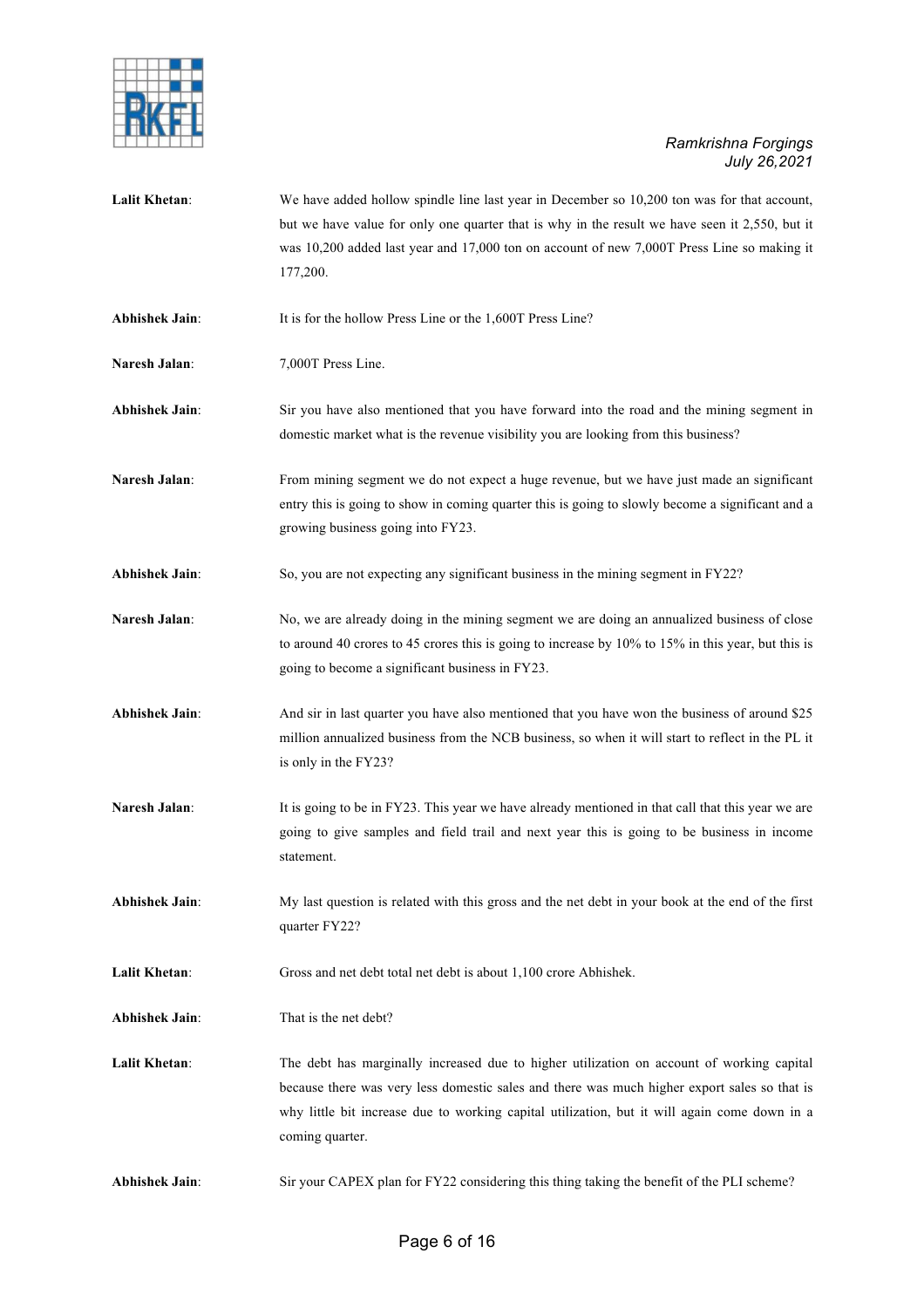

| Naresh Jalan:         | See once the PLI scheme will be out then certainly we will work on that and examine that in<br>the final detail then we will decide on the actual plan as per PLI scheme. Right now, for this<br>year we are going to complete our pending of the last year project so that is 60 crore on that<br>account and another 25 crores on the maintenance and another little bit on the machining side.<br>So, we will be doing around 100 crores of CAPEX this year.                                                                                                                                                                                                                     |
|-----------------------|-------------------------------------------------------------------------------------------------------------------------------------------------------------------------------------------------------------------------------------------------------------------------------------------------------------------------------------------------------------------------------------------------------------------------------------------------------------------------------------------------------------------------------------------------------------------------------------------------------------------------------------------------------------------------------------|
| Moderator:            | Thank you. The next question is from the line of Aditya Makharia from HDFC Securities.<br>Please go ahead.                                                                                                                                                                                                                                                                                                                                                                                                                                                                                                                                                                          |
| Aditya Makharia:      | Just a couple of questions firstly on the debt what is the plan to deleverage near about 1,050<br>crores, 1,100 crores as you said what is the level we are comfortable with and secondly in the<br>US with regards to the Class 8 truck sale it is a semiconductor shortage out there over and what<br>is the CY21 or CY22 US Class 8 sales number you think is a real estate?                                                                                                                                                                                                                                                                                                     |
| Naresh Jalan:         | In terms of debt, I think we have already guided in the last call that we are looking at reduction<br>of debt on the annualized basis of close to around Rs. 75 to Rs. 100 crore in this year from<br>internal accruals and in terms of Class 8 we cannot predict whatever right now we get the<br>sentiments that there should be $2,70,000$ to $2,90,000$ for the full year in calendar year 21 and<br>calendar year 22 also looks to be robust and at this levels only it may continue.                                                                                                                                                                                          |
| <b>Abhishek Jain:</b> | But is the semiconductor shortage and issue of there because what we understand is the fleets<br>are running full, but the new truck deliveries is delayed for some reason?                                                                                                                                                                                                                                                                                                                                                                                                                                                                                                         |
| Naresh Jalan:         | New truck deliveries are delayed because of semiconductor as well as the supply chain issue<br>being faced because of the sudden surge post COVID.                                                                                                                                                                                                                                                                                                                                                                                                                                                                                                                                  |
| Moderator:            | Thank you. The next question is from the line of Mitul Shah from Reliance Securities. Please<br>go ahead.                                                                                                                                                                                                                                                                                                                                                                                                                                                                                                                                                                           |
| Mitul Shah:           | Sir again on a gross margin side in terms of raw material per kg if I do that calculation based<br>on your volumes then it comes Rs. 74 per kg compared to past many quarters it was in the<br>range of 81 to 85, can you throw some light how come this instead of rising it because of the<br>commodity inflation it has come down significantly?                                                                                                                                                                                                                                                                                                                                 |
| Lalit Khetan:         | It all depends upon the product mix there is no reduction in raw material prices. So, raw<br>material prices are constant as per the last quarter only and it was consistent and I do not have<br>exactly number how you derive this number Rs. 74 right now, but certainty it is inconsistent<br>with the prices what we have in the last quarter and as you are comparing value per ton in<br>terms of sales and cost it may not be the benchmark because product mix may differ quarter-<br>to-quarter and top realizations are also different so it may have a different value, but our<br>realization not gone down so it should remain consistent with the last quarter only. |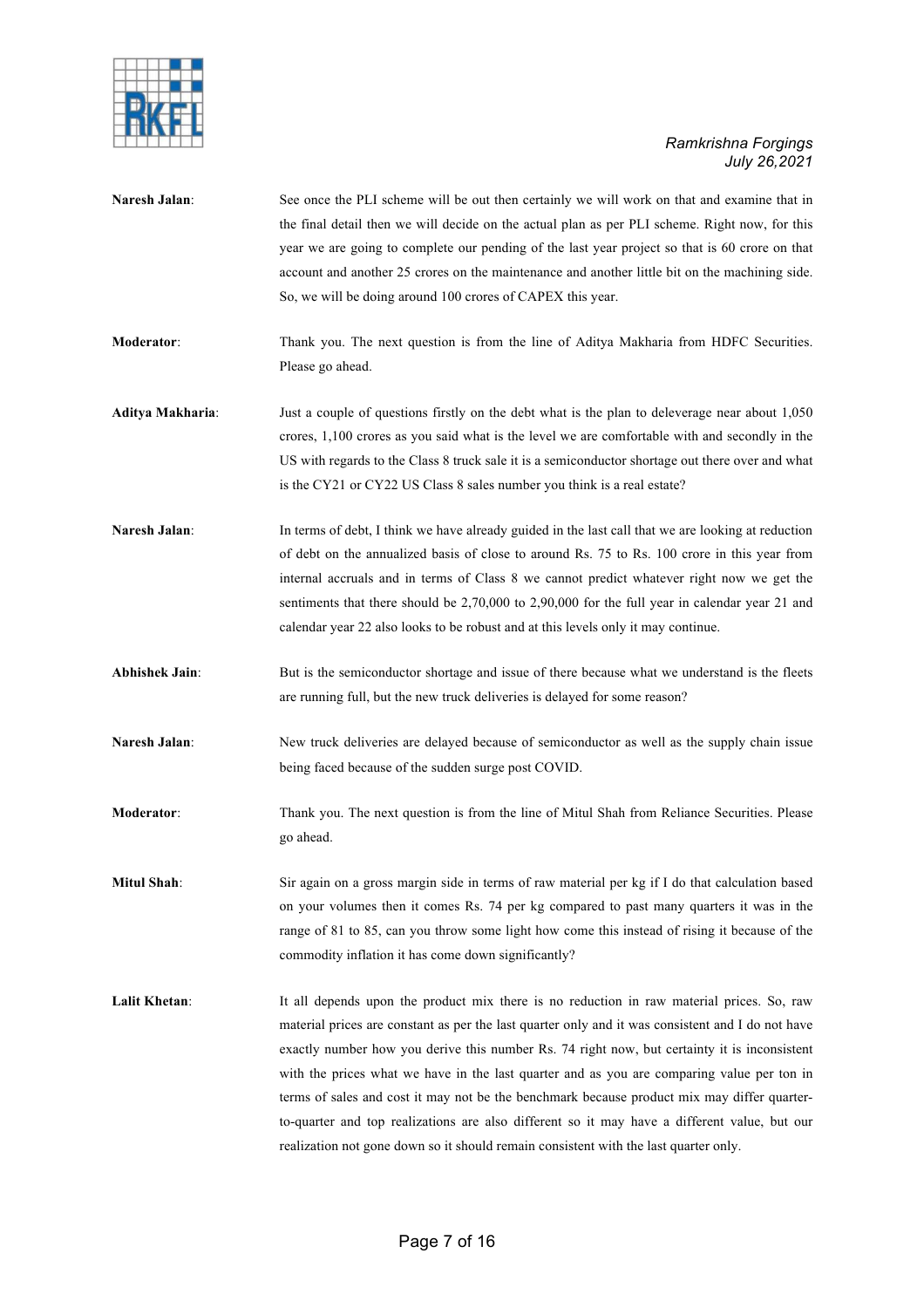

| <b>Mitul Shah:</b> | Sir I am not taking anything from the revenue side I am taking purely raw material cost given<br>by you in the P&L and dividing it by volumes given by you?                                                                                                                                                                                                                                                                                                                                                    |
|--------------------|----------------------------------------------------------------------------------------------------------------------------------------------------------------------------------------------------------------------------------------------------------------------------------------------------------------------------------------------------------------------------------------------------------------------------------------------------------------------------------------------------------------|
| Lalit Khetan:      | I think you have production value. If you will look at last quarter also last quarter my<br>production was more and the raw material I think their calculation is wrong last quarter my<br>production was 37,000 tons and my cost was 272 crore and this quarter it is 35,000 tons and<br>cost is 263 crore. So, almost it is in line how you are dividing a 10% difference I do not know<br>because it has been very consistent with the last quarter, so I think there is some error in your<br>calculation. |
| <b>Mitul Shah:</b> | Sir my second question is again on a working capital loan you indicated is gone up marginally,<br>can you give numbers roughly how much was it in last quarter in working capital loan how<br>much it has increased?                                                                                                                                                                                                                                                                                           |
| Lalit Khetan:      | I think the last quarter to this quarter the working capital numbers has been increased by<br>around 30 crore and whatever because long term debt we have paid around 20 crore, but that<br>was also has been drawn also same amount on account of continuing CAPEX plan.                                                                                                                                                                                                                                      |
| <b>Mitul Shah:</b> | Sir last question on the margin side as you reported historically high margin, but this is again a<br>quarter wherein your export volume is nearly half of the total volume, so can you indicate that<br>export margins are sizably higher than the domestic and that is the reason these are the<br>margins?                                                                                                                                                                                                  |
| Naresh Jalan:      | I think Abhishek like we have expressed in earlier question also and in the past also we have<br>said we are always working on improving the margins and this is going to be consistent with<br>the future earnings and it is not that export has higher margins. It is basically the product mix<br>which derives the profit, and we are deriving in terms of product mix to earn better margins<br>going forward.                                                                                            |
| <b>Mitul Shah:</b> | Lastly again just reconfirmation earlier we indicated non-auto segment revenue would be<br>somewhere in the range of 300 crore in next two year still we believe that we can do in FY23?                                                                                                                                                                                                                                                                                                                       |
| Naresh Jalan:      | Yes we still believe because I think post COVID things are working out well within domestic<br>industry and things are coming up very fast. So, we feel that going forward whatever we have<br>commented we will be able to achieve by FY23.                                                                                                                                                                                                                                                                   |
| Moderator:         | Thank you. The next question is from the line of Viral Shah from Enam Holdings. Please go                                                                                                                                                                                                                                                                                                                                                                                                                      |

**Viral Shah**: Sir just question on the debt I think we said our debt is around 1,100 crores and we plan to reduce it by around 75 crores this year, so sir is this number the peak debt that we will see despite of growing export where we have a large working capital cycle, so can you just throw

ahead.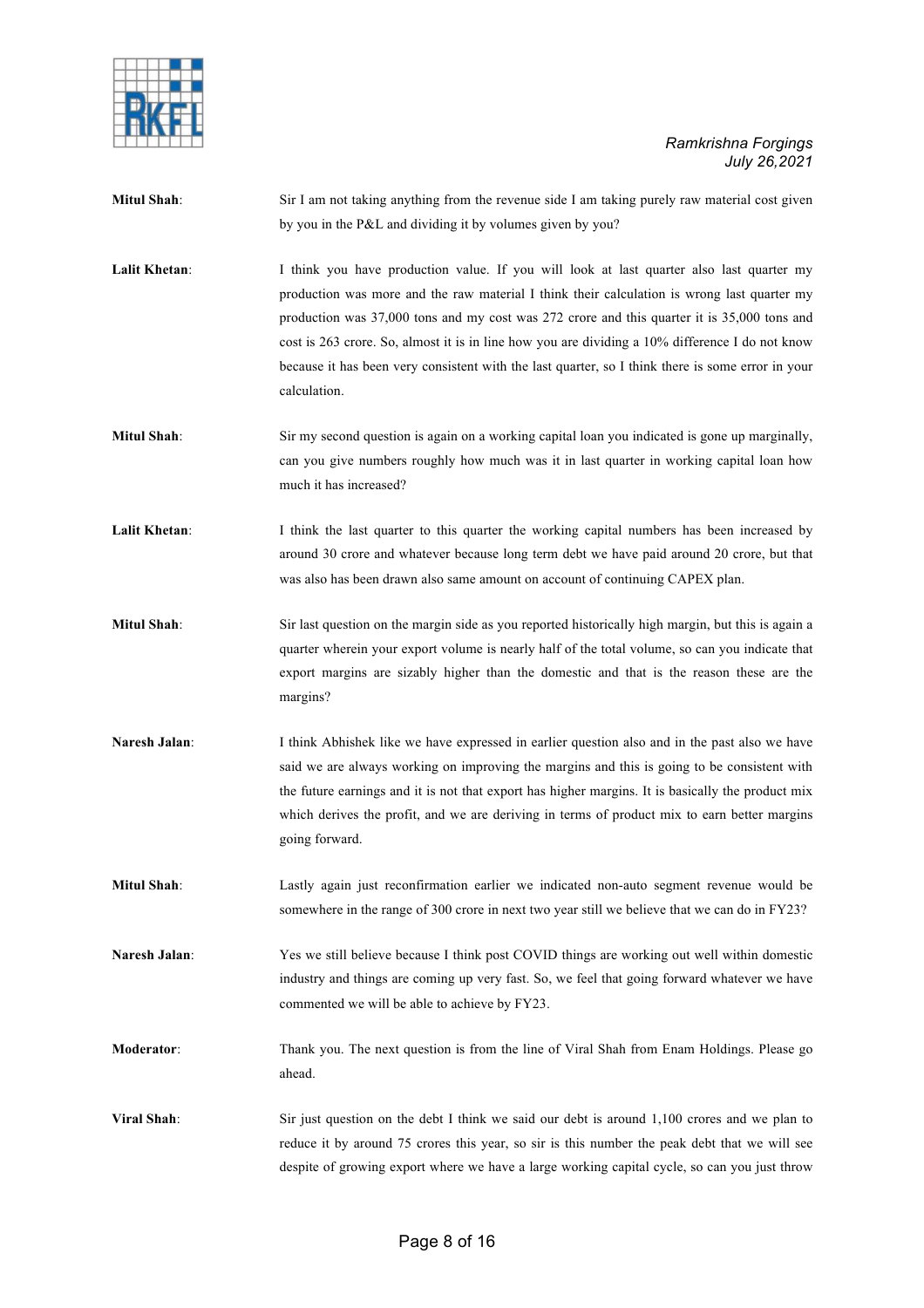

some light on the debt side I mean have we seen the peak debt and how confident are we of being able to reduce our debt numbers from here on?

Lalit Khetan: See by and large I think we are there at the peak level depending upon certainly this quarter performance it may be 5 cr or 4 Cr here and there, but as domestic demand is going to improve from here on and so the cash flow certainly on the domestic side is much better and when domestic sales improves cash flow improves and draw down levels will certainly go down. So, we are very much confident of reducing debt from here on and we are hopeful that there is an uplift in the demand in domestic market.

- **Viral Shah:** Second question I think you did elude to the fact that your production volumes on a quarter-onquarter basis were largely kind of constant despite sharp drop in CV production volumes, so can you just throw some light why, so I mean why did we kind of keep our production levels at an elevated levels?
- **Naresh Jalan:** We actually feel that there is going to be a last time post COVID when the market suddenly because of pent up demand went ahead of predictions we were caught off guard and we were not able to sufficiently utilize the opportunity for higher sales. So, this is the time when we thought that it is better prudent to be keep on producing and in case there is a pent-up demand we will be able to make up the market and utilize that opportunity to be on the upper cycle of the market.
- **Viral Shah**: Sir can you provide an update on the Amtek acquisition?
- **Naresh Jalan:** It is still in NCLT, and we are still getting dates. We are not able to get a update or any confirmation from the judiciary right now. So, we do not have any time lines as of now by when we expect things to get materialized.
- **Viral Shah**: And sir just last one point on electrifications, sir do you foresee on the CV side there could be a kind of upsurge in electrification or maybe hydrogen fuel cell technology in the next two to three years and if so how does that impact our company?
- **Naresh Jalan:** I think our sales are not into majorly into any engine components so I do not think we will be able to be affected majorly or any way by electrification or in terms of hydrogen vehicles, but to just keep you updated we have already started on working on these also with lot of OEMs and we have just very recently received a significant order book for EVs from existing OEMs to start producing and supplying that. So, we as and when this sectors start developing into EV and we will also significantly make inroads into it.
- **Moderator**: Thank you. The next question is from the line of Abhishek Shah from Valcore Capital. Please go ahead.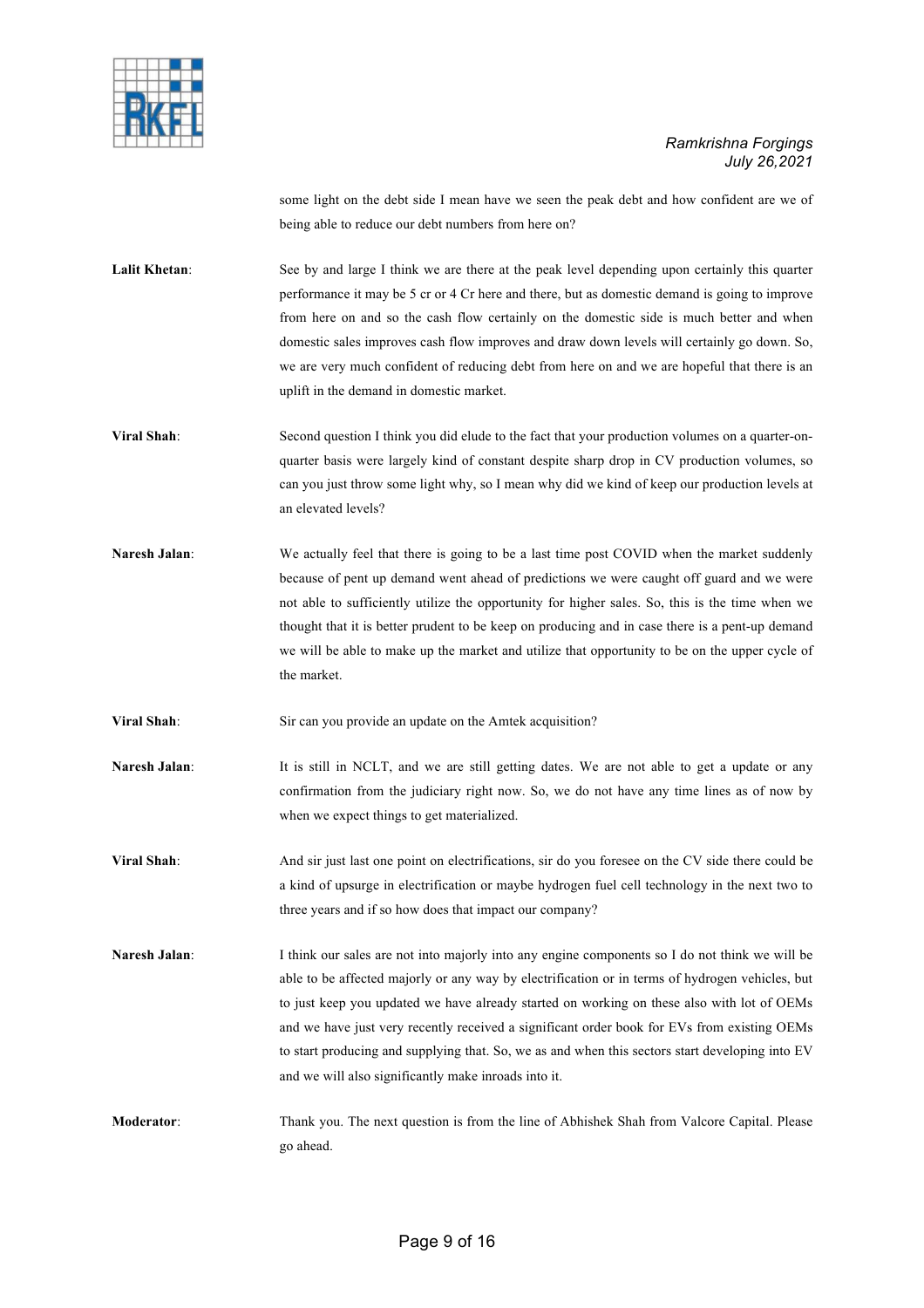

| <b>Abhishek Shah:</b> | One is sir you mentioned that you are just confirming you mentioned that by Q4 you are<br>looking at 90% utilization on the 1.87 lakh metric ton capacity is that correct?                                                                                                                                                                                                                                                                                                                                                                                                                                                                                          |
|-----------------------|---------------------------------------------------------------------------------------------------------------------------------------------------------------------------------------------------------------------------------------------------------------------------------------------------------------------------------------------------------------------------------------------------------------------------------------------------------------------------------------------------------------------------------------------------------------------------------------------------------------------------------------------------------------------|
| Naresh Jalan:         | Yes.                                                                                                                                                                                                                                                                                                                                                                                                                                                                                                                                                                                                                                                                |
| <b>Abhishek Shah:</b> | So, sir that is assuming Q3 we did about 30,000 tons volumes, so where do you see that<br>incremental growth coming from and what will be the domestic and export split in that I mean<br>just a ballpark just trying to understand where do you see incremental demand coming from?                                                                                                                                                                                                                                                                                                                                                                                |
| Naresh Jalan:         | It is extremely difficult to say what is going to be premix in terms of export and domestic, but<br>as you know we have already said that the current market scenario for CV was sluggish and we<br>expect the demand to comeback in this coming quarters. So, we expect with this capacity we<br>will be able to sufficiently utilize the current demand which we feel that is going to come back<br>to the industry in next coming quarters.                                                                                                                                                                                                                      |
| <b>Abhishek Shah:</b> | And sir higher domestic volumes do you expect the margins going to sustain at these levels at<br>23%?                                                                                                                                                                                                                                                                                                                                                                                                                                                                                                                                                               |
| Naresh Jalan:         | I think with the utilization improving obviously the fixed cost are going to come down<br>significantly. We are extremely bullish that our margins not only going to sustain we are going<br>to do better in terms of margins going forward if the capacity utilization improves.                                                                                                                                                                                                                                                                                                                                                                                   |
| Moderator:            | Thank you. The next question is from the line of Dipen from DS Investments. Please go ahead.                                                                                                                                                                                                                                                                                                                                                                                                                                                                                                                                                                        |
| Dipen:                | Sir I had a follow up question as far as the electric vehicles are concerned, do we currently<br>supply to any customers for their electric vehicle and if at all we have any plans about how to<br>proceed on those lines if you can just throw some more color on that sir?                                                                                                                                                                                                                                                                                                                                                                                       |
| Naresh Jalan:         | I think I have just answered to a question previously that we have just received significant<br>order for electric vehicles from an Indian OEMs. This is our first entry into electric vehicle<br>which is concerned while we are working with lot of customers on offshore in terms of<br>electrification and components for electrifications. In terms of making any equipment or<br>making any assembly we are not right now not there, but yes we are going to be part of<br>assemblies for EV going forward and you will be able to hear in this coming quarters for<br>RKFL getting into significant businesses with offshore and domestic customers for EVs. |
| Moderator:            | Thank you. The next question is from the line of Faisal Hawa from H.G Hawa and Co. Please<br>go ahead.                                                                                                                                                                                                                                                                                                                                                                                                                                                                                                                                                              |
| Faisal Hawa:          | So, my question is that how do you feel that in 4 to 5 years what is it the kind of turnover or<br>the revenue that we should expect and what are the kind of investment we need to make for the<br>company to be really sustainable in a high growth sale?                                                                                                                                                                                                                                                                                                                                                                                                         |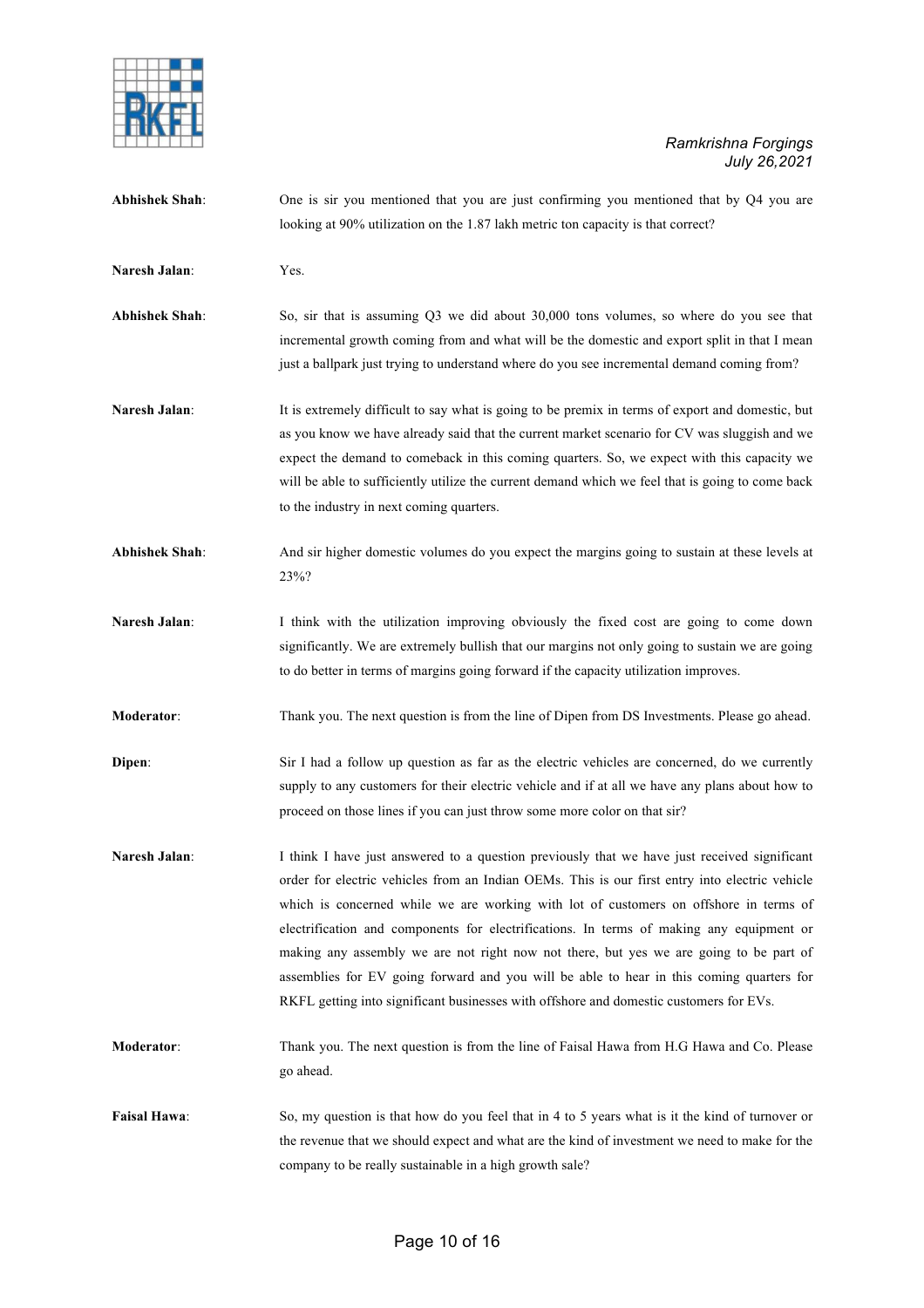

**Naresh Jalan:** We are already in the high growth phase, and I think with the capacity utilization improving I do not know what is going to happen after 5 years, but as far as company is concerned we aim that in next two years company should be looking at close to around at least in terms of achieving our top line at least 50% to 60% growth on annualized basis from here on. **Faisal Hawa:** Two years hence the strategy or the DNA of the company will remain same or it will grow faster? **Naresh Jalan:** I think strategy is very simple we continue to grow with the market we are working both on content of the vehicle and as well as getting into new geographies and new varieties in terms of automotive segment. **Moderator**: Thank you. The next question is from the line of Mitul Shah from Reliance Securities. Please go ahead. **Mitul Shah**: I have question again on the LVC side what is the status currently and what is outlook on debt side are we seamlessly bullish the way we are positive on the Class 8 domestic or MCV? **Naresh Jalan:** We are extremely bullish into all the segments of the commercial vehicle whether it is light vehicle or whether it is heavy vehicle. We are working extremely efficiently on both the markets, and we are getting new businesses as well as increasing our content in existing business also in terms of share of business and new component. So, we are extremely bullish and if you see by what a performance we have given in the first quarter while the industry most of the industries in India were on a shutdown basis and there were practically zero sales we have been able to clock a significant sales in domestic industry also that is basically only because we have improved our content per vehicle as well as share of business per vehicle. **Mitul Shah**: Secondly on the export side can you indicate any major addition of client from North America or any apart from this Europe any other country? **Naresh Jalan:** As of now we have nothing to inform I think already we have given press release few week back regarding our order win for Europe and we do not have any new information to share with the investors. **Moderator:** Thank you. The next question is from the line of Sagar Parekh from Deep Financial. Please go ahead. **Sagar Parekh**: My question is again on the gross margin I am still not able to understand you gave a clarification, but can you again help us understand so if I look at your last quarters raw material cost that is raw material consumed and stock adjustment put together that was about 264 crores in March 2021 and if I look at June 2021 which is the current quarter your raw

material cost is about 162 crores so basically I am looking at about 11% improvement in gross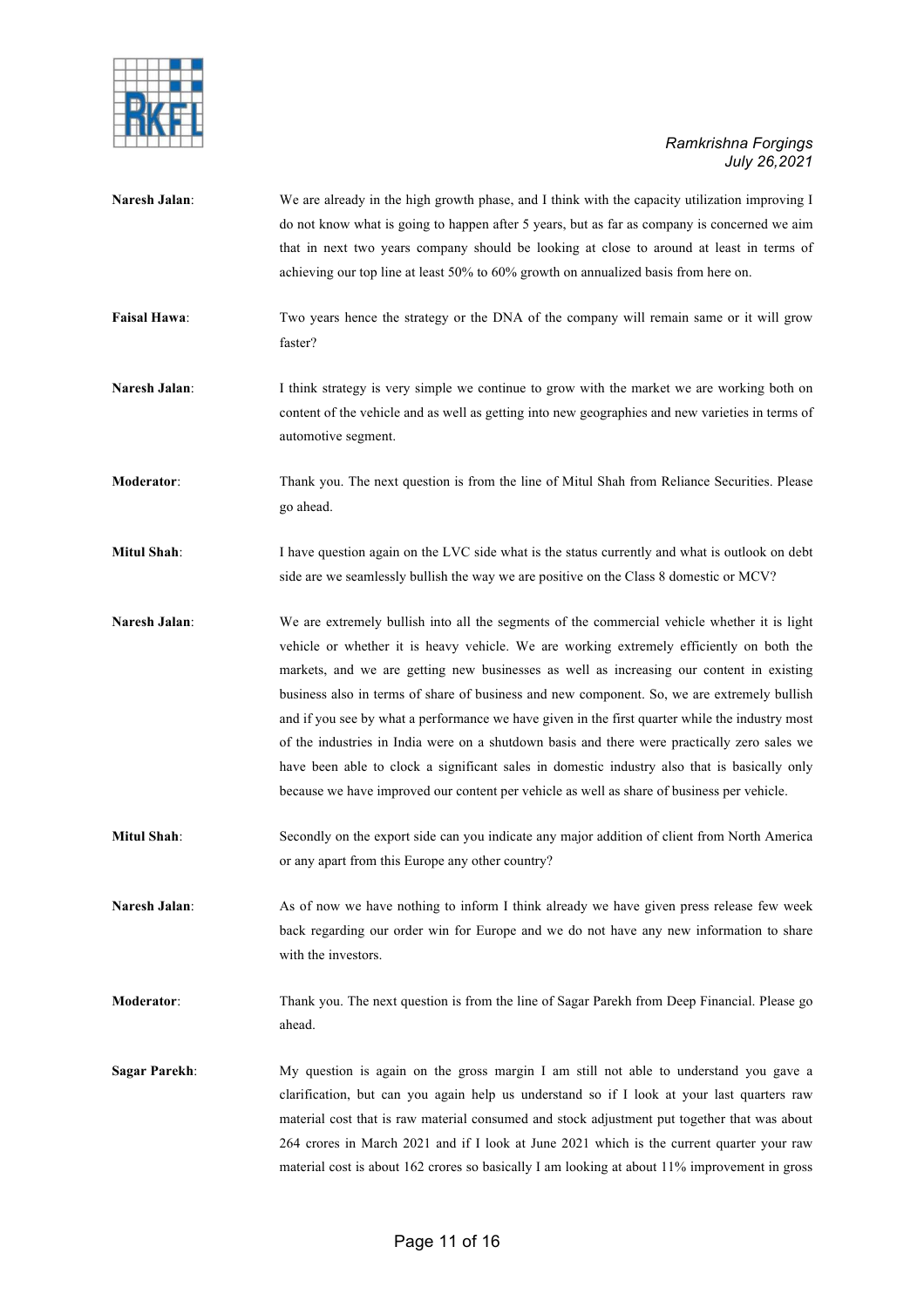

margins sequentially so could you clarify how that happened that is a pretty big jump so on the realization front I understand that your realization increased quarter-on-quarter by 7% and 9% on domestic and export side, but on the absolute cost how did it come down is what I am trying to understand?

Lalit Khetan: Again, it totally depends upon the product mix Sagar and certainly on the export side lot of aerial products has gone and that gives us little better margin on the raw material side also so that has resulted in this kind of margin.

**Sagar Parekh:** So, this could be the sustainable number so if I just take the on the percentage terms?

Lalit Khetan: It is going to remain nearby in terms of what Naresh ji earlier said see we are expecting improvement in capacity utilization. So, certainly, the export and domestic mix may change in upcoming quarter little bit, but export is going to remain strong and we are also looking to improve on the export numbers also quarter-on-quarter. So, with that we are extremely confident of achieving similar kind of margin or we may improve upon that.

- **Sagar Parekh**: Just to clarify this European OEM order that we won a 15 million Euros that will start from FY23 right?
- **Naresh Jalan**: Yes.
- **Sagar Parekh**: So, this quarter European numbers does not include that so that is from the earlier orders that we won?
- **Naresh Jalan:** Earlier order wins it is there in the current income statement and gradually this is going to grow over next couple of quarters and 15 million new order book this year samples and field trails are going to happen, and this is going to completely come into the new order book next year.

**Sagar Parekh:** So, how big do you think can Europe become like right now it is about 25%, 26% of export sales, but broadly?

**Naresh Jalan:** As a company we are estimating, or we are working on basically 50-50 in terms of Europe and North America export that is the intent basically that is the intent we are working with.

**Sagar Parekh**: And just last question from my side we have guided for 75 crores to 100 crores of debt reduction for this year, but if I look at your and you have also said that next 9 months are looking very promising both on export and domestic so your margins are also going to improve so about even if like do 450 crores, 500 crores of operating profit and then you will have significant cash flows so what am I missing it is just an increase working capital that will lead to lower debt reduction because your CAPEX is also just 100 crores?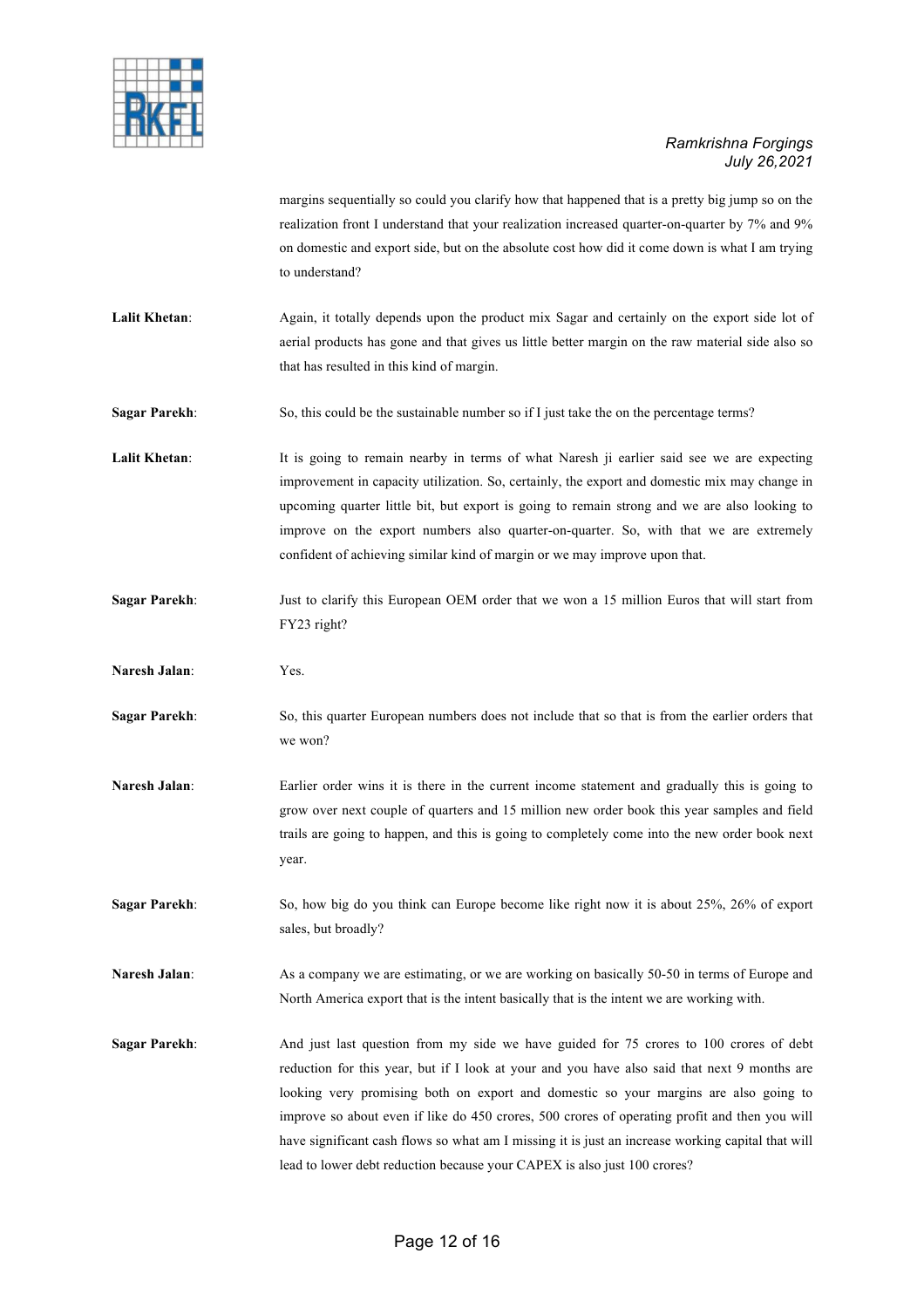

**Naresh Jalan:** Basically, Lalit has already answered to this question basically when domestic sales improve the inventories are going to go down and that is going to create cash in the books to pay off the debtors. So, short term debts are going to we are looking at reduction of short term debt going from. **Sagar Parekh:** No so why only 75 crores to 100 crores why not more is what my question is because you would make much more cash flows then? Lalit Khetan: See Sagar it depends upon the cash flow and if there is cash that 75 crore or 100 crore is what our target right now that is on the conservative basis, or I will say optimal basis and if we have more case certainly it will go on only reduction in working capital debt only. **Sagar Parekh:** Are we actually factoring in any Amtek acquisition during this year in our 75 crores to 100 crores or let us say if it happens then will our debt reduction target further go down? Lalit Khetan: Amtek acquisition is all together separate from all decisions because right now we do not have the clarity on that once the clarity will be there then we will comment on that including the debt number right now we are not constituting on any of the statement. **Sagar Parikh:** So, this interest cost of 18 to 20 crores kind of quarterly run rate will continue for this year also then? **Naresh Jalan**: Yes. **Moderator**: Thank you. The next question is from the line of Nishant Vass. Please go ahead. **Nishant Vass**: Sir could you share some light in terms of the progress in the domestic non-auto business how you are seeing that playing out specifically like categories like railway any you can update on that? **Naresh Jalan**: I think Nishant in terms of railways we had a very high numbers, but because of COVID we do not see any great improvement, but it is a pleasure for us to inform that we have received development orders for manufactures of shells for locomotives and we will be supplying, and each shell is costing close to around Rs. 80 lakh we have received an order for close to around 8 pieces and this requirement from Indian railways is close to around Rs. 250. So, we will be supplying this development order within in the third quarter of this year and post that we expect significant business next year for manufacturing or shells for locomotives for Indian railways and in terms of further other nonautomotive business we have entered a segment which was missing in our portfolio that was tractor. We have made significant inroads in this quarter in the Indian tractor industry, and I think going forward in next two quarters we should do significant business from tractor and next year it is going to be again 8% to 10% annualized

business for us from tractor segment.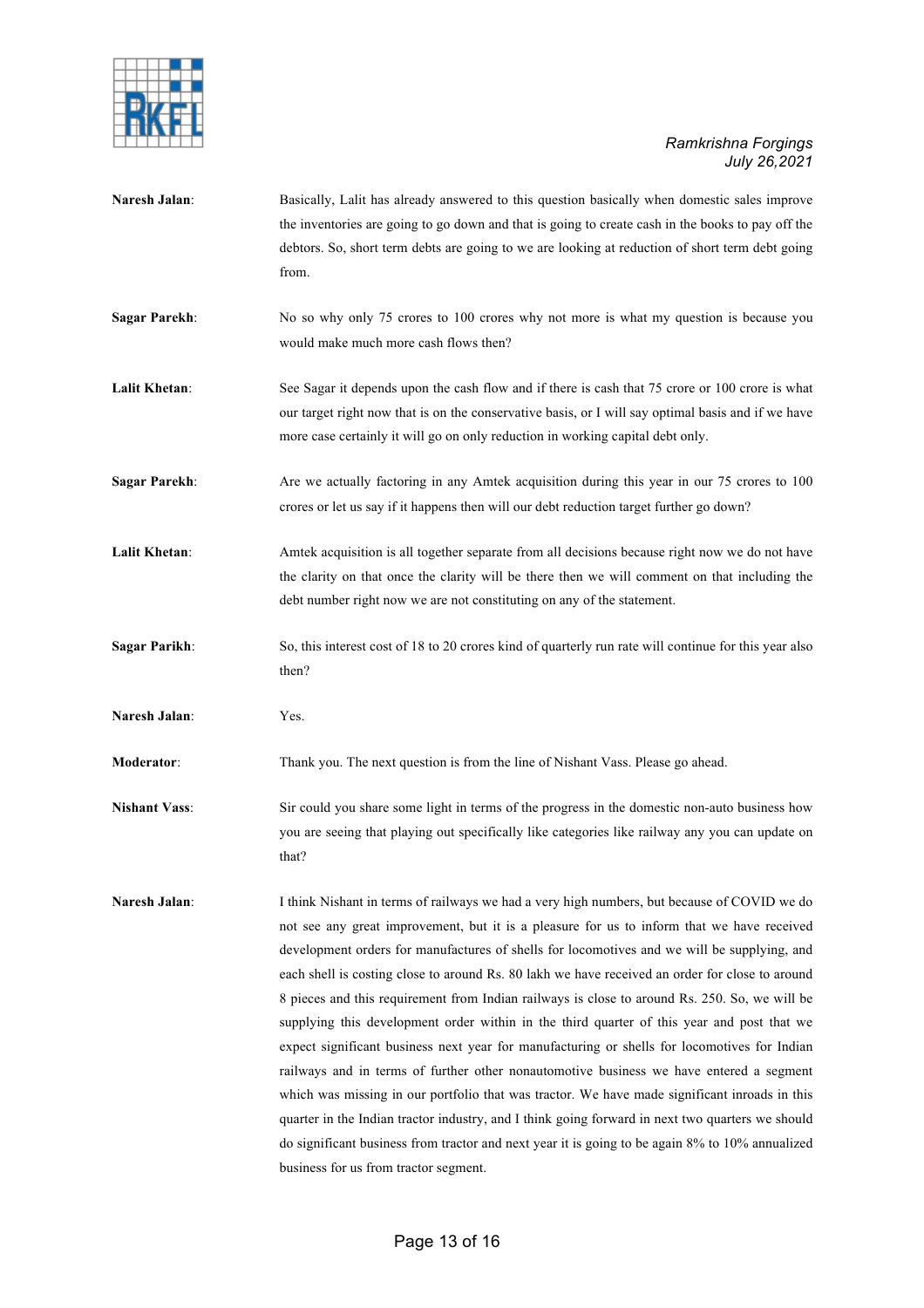

- **Nishant Vass**: And sir the same concept on nonauto exports are you seeing some improvements in your category in terms of offtake?
- **Naresh Jalan:** Yes we are seeing good traction in oil and gas and locomotives in our offshore business, and I think it is very nascent right now to comment on what we will be able to do, but whatever indications we are getting from the oil and gas industry I think we should do a significant business in this year as well as next year in oil and gas. As you are aware because of the high oil prices CAPEX is again started in the oil and gas sector and we are extremely bullish going into next two quarters maybe second quarter may not result in a significant business, but the second half of the year we are going to do a significant business in oil and gas.
- **Nishant Vass**: The second question is more in terms of what would you think because obviously your capacity sometimes is fungible and obviously it is a function of product mix and content is not the right reflection and in some categories these localizations have been higher than 100% so how should one think about your potential utilization peak utilization on the space of your capacity?
- **Naresh Jalan:** Nishant I think peak utilization can be somewhere between 88% to 90% of the capacity we have declared that is going to be the peak beyond which we will need to do further CAPEX to augment further capacities.
- **Nishant Vass**: And my third question is more in terms of previous cycle to this cycle, so how would you put your say without naming any customer in terms of category how do you think your content per vehicle is likely to evolve through this cycle vis-a-vis the previous cycle and in terms of also potentially will that be positively impacting your gross value just some directional sense on that?
- Naresh Jalan: We do not see anywhere the volumes to return back to what was there in 2018 near future, but whatever was the pre COVID levels if that also happens we will be I think significant contributor to both in top line and in the bottom line from the domestic industries. I cannot put an absolute number to it, but in terms of content whatever improvements we have done if pre COVID levels also comes then also we will be able to do significant business in the domestic industry.
- **Nishant Vass**: Sir in terms of content per vehicle for exports presume between previous cycle and this cycle they should do improvement that is the right assumption to put?
- **Naresh Jalan:** I think that is already showing in the balance sheet Nishant I think if you see our historical numbers I think we in terms of quarterly exports we have done the highest ever exports in this quarter. So, obviously in terms of geography, in terms of making inroads into new arenas we have done considerably well.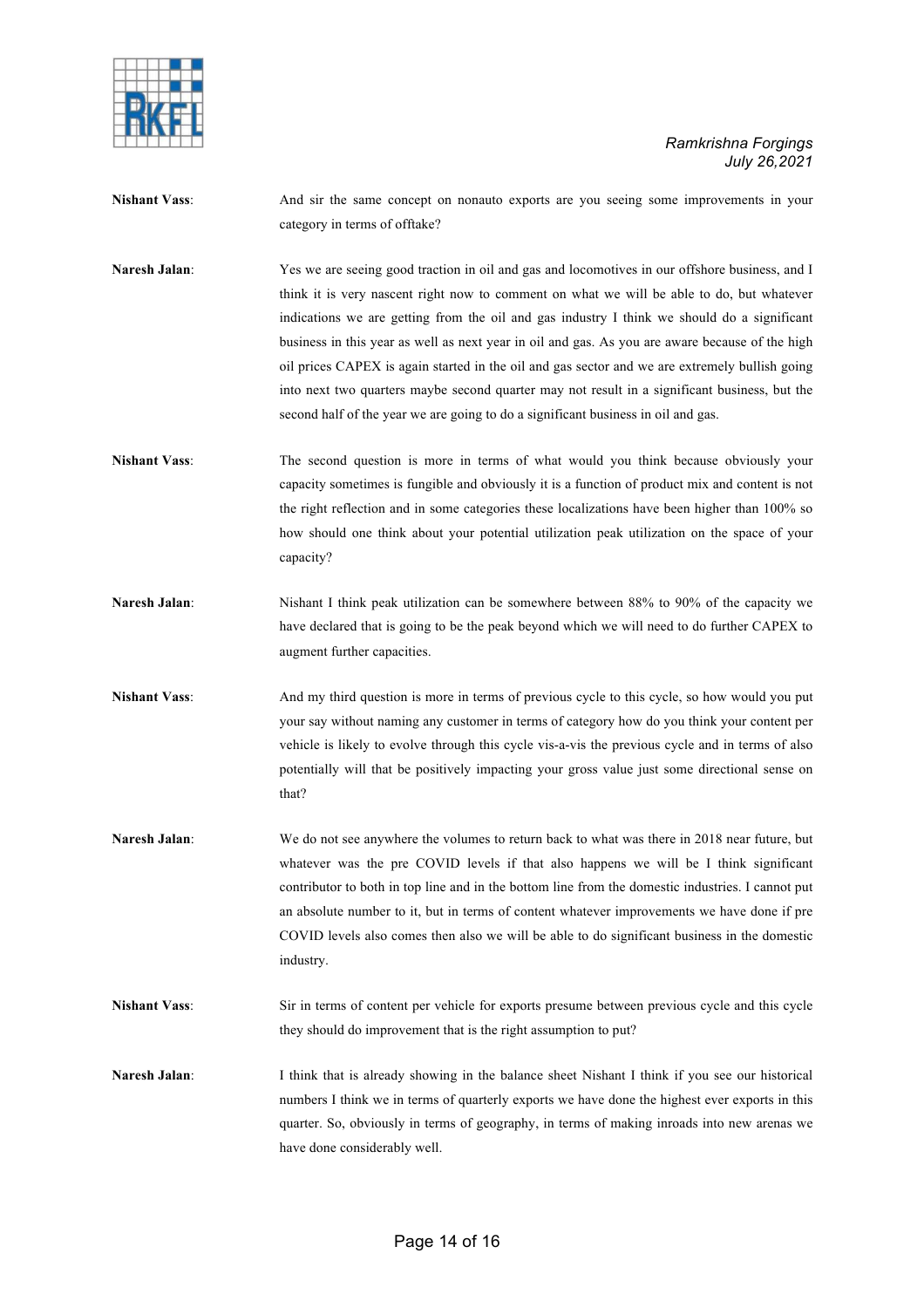

| Moderator:    | Thank you. The next question is from the line of Kush Joshi from Kitara Capital. Please go<br>ahead.                                                                                                                                                                                                                                                                                                                                                                                           |
|---------------|------------------------------------------------------------------------------------------------------------------------------------------------------------------------------------------------------------------------------------------------------------------------------------------------------------------------------------------------------------------------------------------------------------------------------------------------------------------------------------------------|
| Kush Joshi:   | Sir can you just explain some in the inroads which you made to the South American markets<br>some flavor to that?                                                                                                                                                                                                                                                                                                                                                                              |
| Naresh Jalan: | I think in South America market it is not a new inroads I think three year back we were doing<br>significant in 2017 we were doing significant business for Brazil and because of the currency<br>impact that business had gone, and we had no businesses for last three years from then and<br>now post COVID because of surge in the market that business has come back again and we<br>have confirmed business plan for them for next three years.                                          |
| Kush Joshi:   | So, what was the business we were doing in 17 in Brazil?                                                                                                                                                                                                                                                                                                                                                                                                                                       |
| Naresh Jalan: | I think it was close to around \$5 million and this is going to be \$5 million for next three years<br>for us.                                                                                                                                                                                                                                                                                                                                                                                 |
| Kush Joshi:   | My second question is with respect to passenger vehicles so whether any traction we make<br>there?                                                                                                                                                                                                                                                                                                                                                                                             |
| Naresh Jalan: | No we have already entered into passenger vehicles segment, but right now our components<br>are on field trial and right now we have not made any significant entry. I think going forward it<br>will take at least two quarters to make significant into passenger vehicles.                                                                                                                                                                                                                  |
| Moderator:    | Thank you. The next question is from the line of Hitesh from Aksa Capital Advisors. Please go<br>ahead.                                                                                                                                                                                                                                                                                                                                                                                        |
| Hitesh:       | Sir it is quite heartening to learn that you have been winning a new vehicles and I think the<br>winds that you are talking about these are just not the organic growth that you are targeting,<br>but I think it is also the content for vehicle just trying to understand what is driving this order<br>flows to s in the sense I mean how I am sure some of these who were already catering to that<br>market so what is driving that change if you could help us understand that?          |
| Naresh Jalan: | I think we will not be able to comment that we are taking somebody else business or not. For<br>us it is a new business, and it is a new component and new area which were entering and as<br>well as new geographies. So, we are bidding for each and every business and opportunities<br>which we are getting and that is the way we are getting into new businesses, but whom we are<br>dislodging or why we are dislodging it is up to the buyers to comment we cannot comment on<br>that. |
| Hitesh:       | But are these new wins for the newer models or are they even for the existing model of<br>vehicles it is coming?                                                                                                                                                                                                                                                                                                                                                                               |